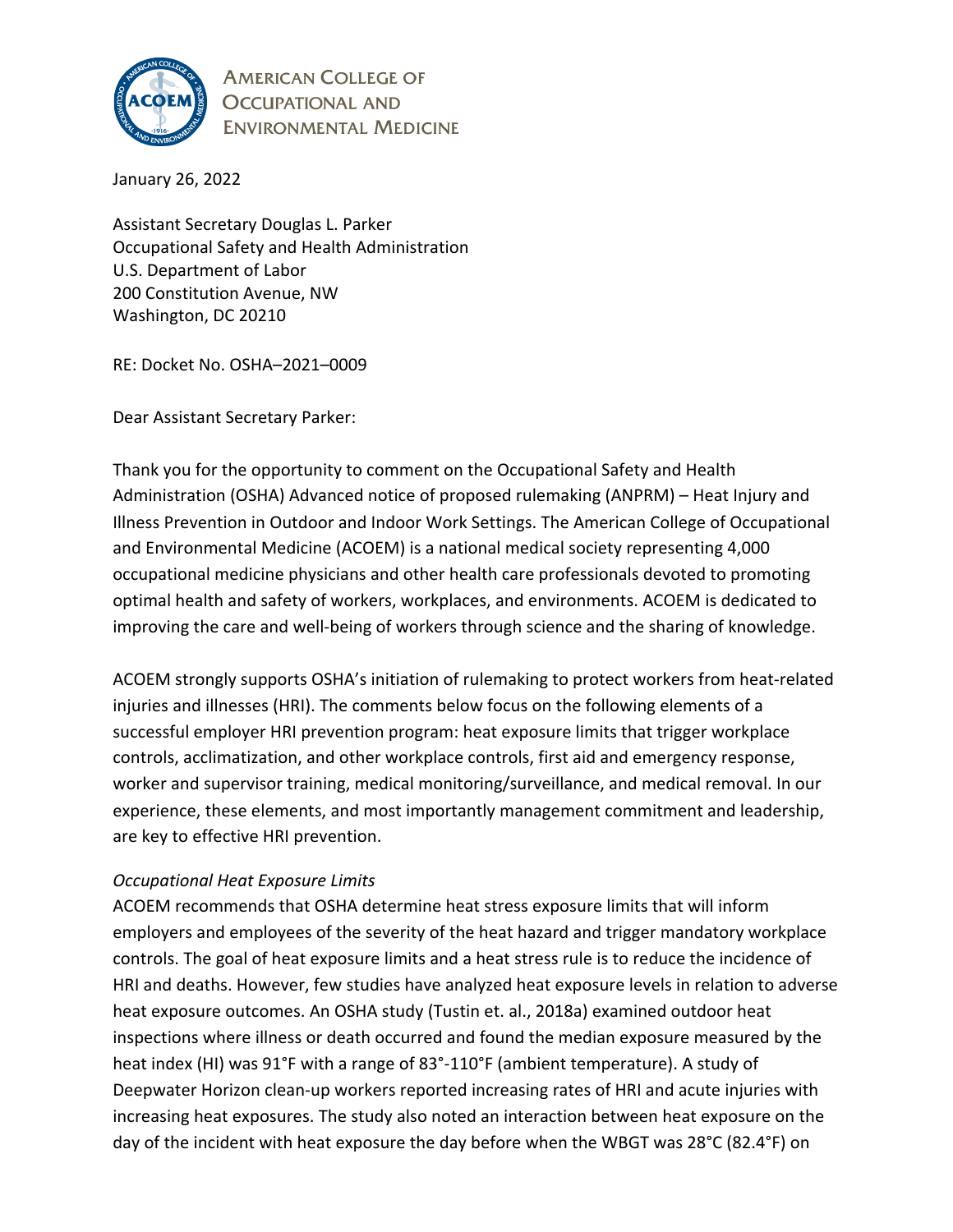either the day of the incident or the day before (Garzon-Villalba et al., 2016). Although the Cal/OSHA heat standard set a simple trigger of 80°F, a baseline ambient temperature may not be appropriate for other areas of the country where humidity is a significant factor.

A single exposure limit or trigger does not take into account workload, acclimatization state, clothing, and other personal protective equipment (PPE), and personal comorbidities that can affect the severity of the heat stress hazard. If heat exposures rarely reach 80°F and do so only briefly during a work period, it is reasonable to believe that heat stress does not represent a significant hazard.

A single exposure limit or trigger has principal utility in deciding if there should be a heat stress management program. Graded trigger points have the utility of phasing in workplace controls and interventions depending on the degree of heat stress. To support the concept of graded triggers, the consensus document by Morrissey et al. (2021) on heat safety in the workplace found high-quality, peer-reviewed evidence for the following environmental heat monitoring recommendations:

- Environmental measurements should be taken on-site—as close to the individual work site as possible—to best represent environmental heat stress.
- Comprehensive heat stress assessment and associated interventions should include information on ambient environmental conditions, work demands, clothing, PPE, and worker acclimatization status.
- Environmental measurements for heat stress assessment should account for the influences of air temperature, humidity, wind speed, and radiant heat. Indices that incorporate or integrate the individual measurements can be used for heat stress assessment (e.g., wet bulb globe temperature).
- When using portable environmental sensors, employers should follow manufacturer specifications for set up, equilibration (i.e., allow time for the sensor to adjust to ambient conditions), and calibration.
- Employers should incorporate environment-based work modifications (e.g., change in number or duration of rest breaks) into workplace policies and procedures.

The wet bulb globe temperature (WBGT) index is the most widely recognized index of the environmental contributors and addresses the bulleted points from Morrissey et al. (2021). The National Institute for Occupational Safety and Health (NIOSH) 2016 criteria document proposes the Recommended Exposure Limit (REL) for acclimatized workers and the Recommended Alert Limit (RAL) for unacclimated workers. The thresholds are adjusted based on the metabolic rate. The American Conference of Governmental Industrial Hygienists (ACGIH) and International Standards Organization (ISO) also use the same limits based on WBGT and metabolic rate and provide adjustments for clothing. Any employer wishing to use WBGT-based exposure assessments based on the NIOSH, ACGIH and ISO criteria should be encouraged to do so. For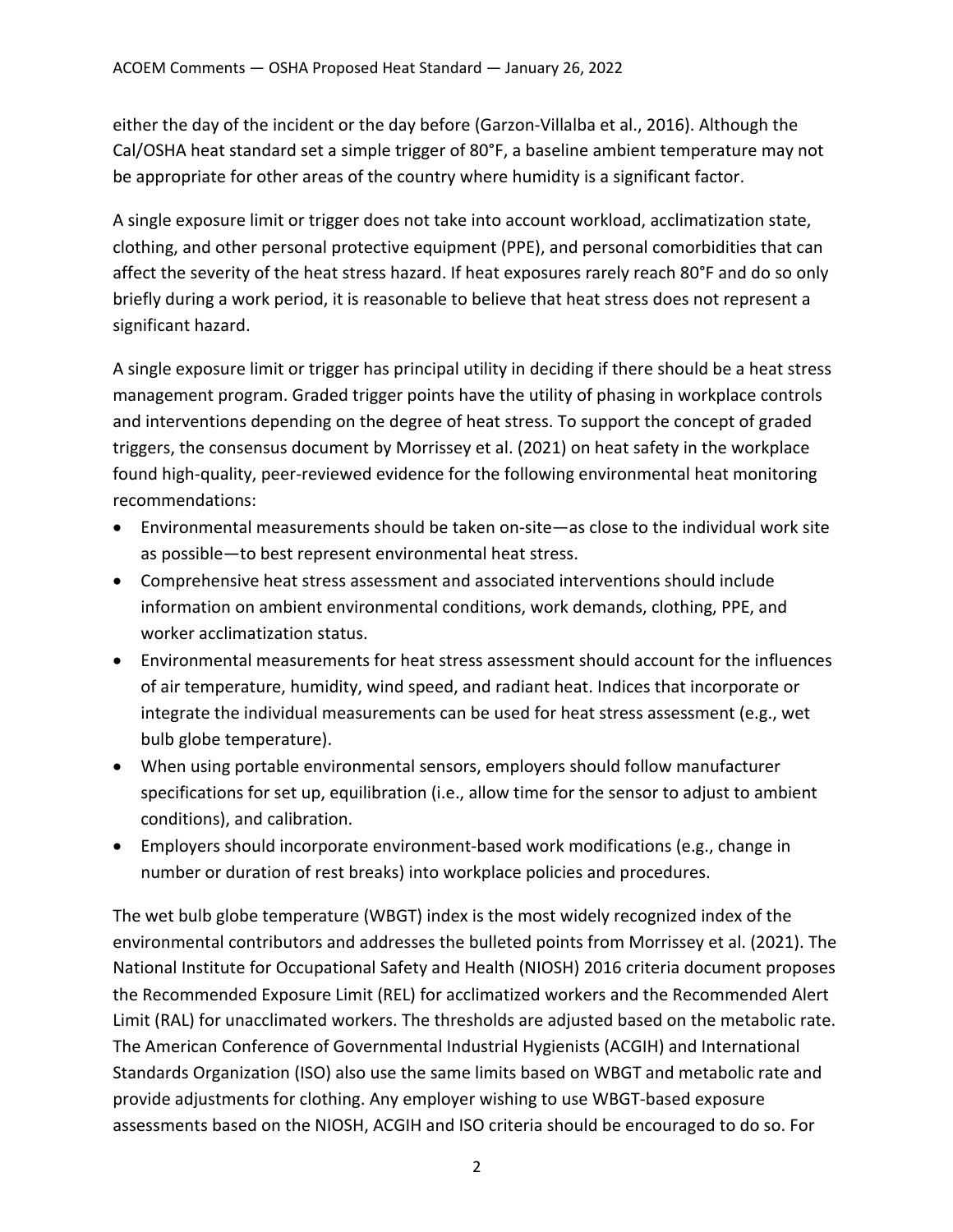those employers without the resources to use and interpret WBGT-based methods, a simplified scheme based on Heat Index (HI) can be used. Simplification comes with a loss of accuracy and the triggers will have to account for that loss. There are times during which the HI, adjusted for sunlight, may underestimate the heat stress level due to local conditions such as heat from engines (riding lawn mowers) and radiant heat from concrete (construction sites, baseball stadiums), blacktop (highway construction, athletic field construction), or similar structures (aka heat islands).

The following is offered as a framework for a simplified exposure assessment using Heat Index and referenced to WBGT-based exposure assessment. The underlying assumptions are moderate work (300 W) in direct sunlight wearing woven work clothing. The probabilities are based on Garzón-Villalba et al. (2017) with a shift in the exposure-response curve to the left of 3 °C for unacclimated and a shift to the right of 3°C for rapid heat gain (>1°C/h of core temperature). The translation from WBGT to Heat Index is based on Bernard and Iheanacho (2015). (Note: The Heat Index categories are not based on the National Weather Service.)

| Level                           | WBGT                             | Heat Index<br>In Sun | Description                                                                           |
|---------------------------------|----------------------------------|----------------------|---------------------------------------------------------------------------------------|
| Acceptable                      | $<$ 25 °C<br>$(RAL = 25 °C)$     | < 82 °F              | Low probability (< 1%) of unsustainable heat stress<br>for anyone                     |
| Caution                         | $25 - 28$ ° C<br>$(REL = 28 °C)$ | $82 - 92$ °F         | Low probability (< 1%) of unsustainable heat stress<br>for anyone who is acclimatized |
| Moderate                        | $28 - 31 °C$                     | $92 - 106$ °F        | Low probability $(< 1\%)$ of rapid heat gain                                          |
| High                            | $31 - 34 °C$                     | $106 - 125$ °F       | Significant probability (up to 10%) of rapid heat gain                                |
| <b>Extremely</b><br><b>High</b> | $>$ 34 °C.                       | $>$ 125 °F.          | Likelihood (> 10%) of rapid heat gain                                                 |

The acceptable (green) zone does not require a heat stress management program. The caution (yellow) zone is the trigger point for a mandatory heat stress management program. Basic heat stress controls, such as provision of shade and water and hydration drinks, acclimatization protocols, and reminder training on HRI signs, first aid and emergency response, are put in place. The moderate, high, and extremely high zones represent times when increasing controls are required. For instance, additional controls, such as work-rest cycles, would be considered in the Moderate (Orange) zone. Suspending operations, providing personal cooling or other similar controls might be required in the Extremely High (Red) zone. As noted above, there may be times that the Heat Index trigger needs to be lower due to local heat conditions.

# *Acclimatization*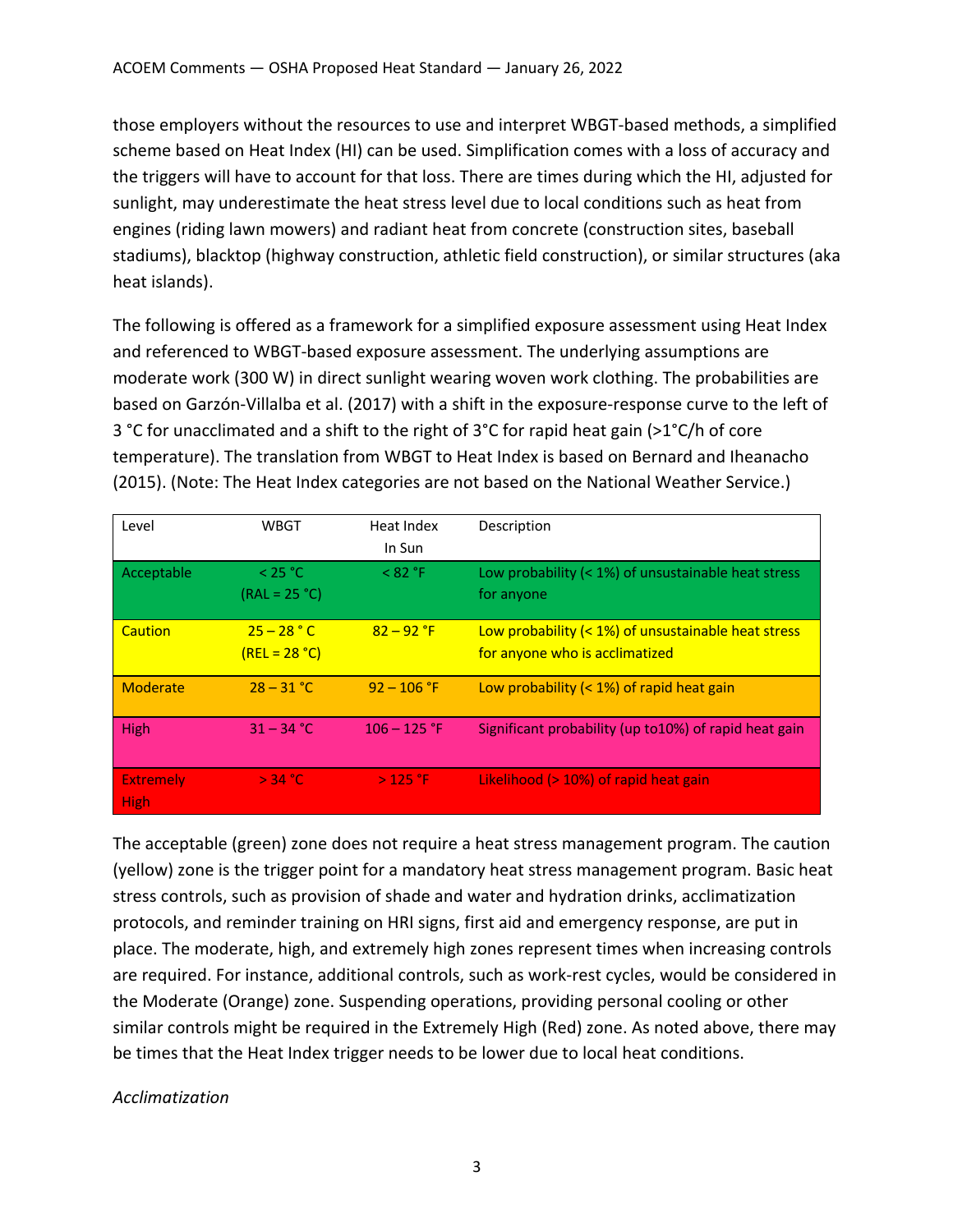Lack of acclimatization to heat stress is the most important cause of heat-related illness (HRI) and death in occupational settings (Arbury et al., 2014; NIOSH 2016; Tustin et al., 2018b; Gun 2019; ACOEM 2021). Retrospective studies by OSHA found that 70% of heat-related fatalities involved unacclimated workers with less than one week of job tenure. In addition to HRI, studies suggest an increased risk of work-related injuries due to inadequate acclimatization, among other factors (Spector et al., 2014; Spector et al., 2019). Acclimatization is a key component of an employer heat illness prevention program (Arbury et al., 2016).

Best practices for implementing acclimatization programs include correctly identifying workers at risk, creating an acclimatization protocol that gradually increases the duration of work in hot conditions, and closely monitoring workers as they acclimate. Unacclimated workers include new workers, workers returning to work after time off, and workers transferred to a high heat stress job from one that is not. In addition, temporary or multi-employer workers may not be acclimatized. Both the staffing agency and host employer have a responsibility to assess acclimatization status.

Acclimatization protocols may vary depending on the industry, the job, and the worker. The NIOSH/OSHA approach of increasing duration of work by 20% each day over a 5-day period may be adequate in many cases. However, Tyler et al. (2016) concluded from a meta-analysis of 96 studies on heat adaptation and physiologic response that, although short acclimatization periods (<7 days) provide some benefit, programs of 14 days or longer maximize physiologic acclimatization. Loss of heat adaptation (heat adaptation decay) occurs quickly (7-14 days) but extending acclimatization periods beyond seven days may confer longer-lasting heat adaptation (Dannen et al., 2018).

Monitoring of unacclimated workers, such as through a buddy system, during the acclimatization period is a critical component of the process. Unacclimated workers should never be left alone when working in a hot environment (ACOEM 2021). An acclimatization program must also include all components of an employer's overall heat illness prevention program, including provision of adequate fluid intake and rest breaks in the shade or other cooler locations. Finally, all workers and supervisors, particularly those monitoring workers in an acclimatization program, must have training on heat-related symptoms and emergency response measures (ACOEM 2021; Morrissey 2021).

Small employers with fewer employees and resources face challenges to successful implementation of acclimatization programs. These employers will need to consider a variety of approaches to decrease heat exposure. Approaches may include adjusting the time of day for the work to limit exposure during peak heat stress or adjusting work duties to decrease workload. For indoor environments, it is helpful to increase the distance from very hot sources

4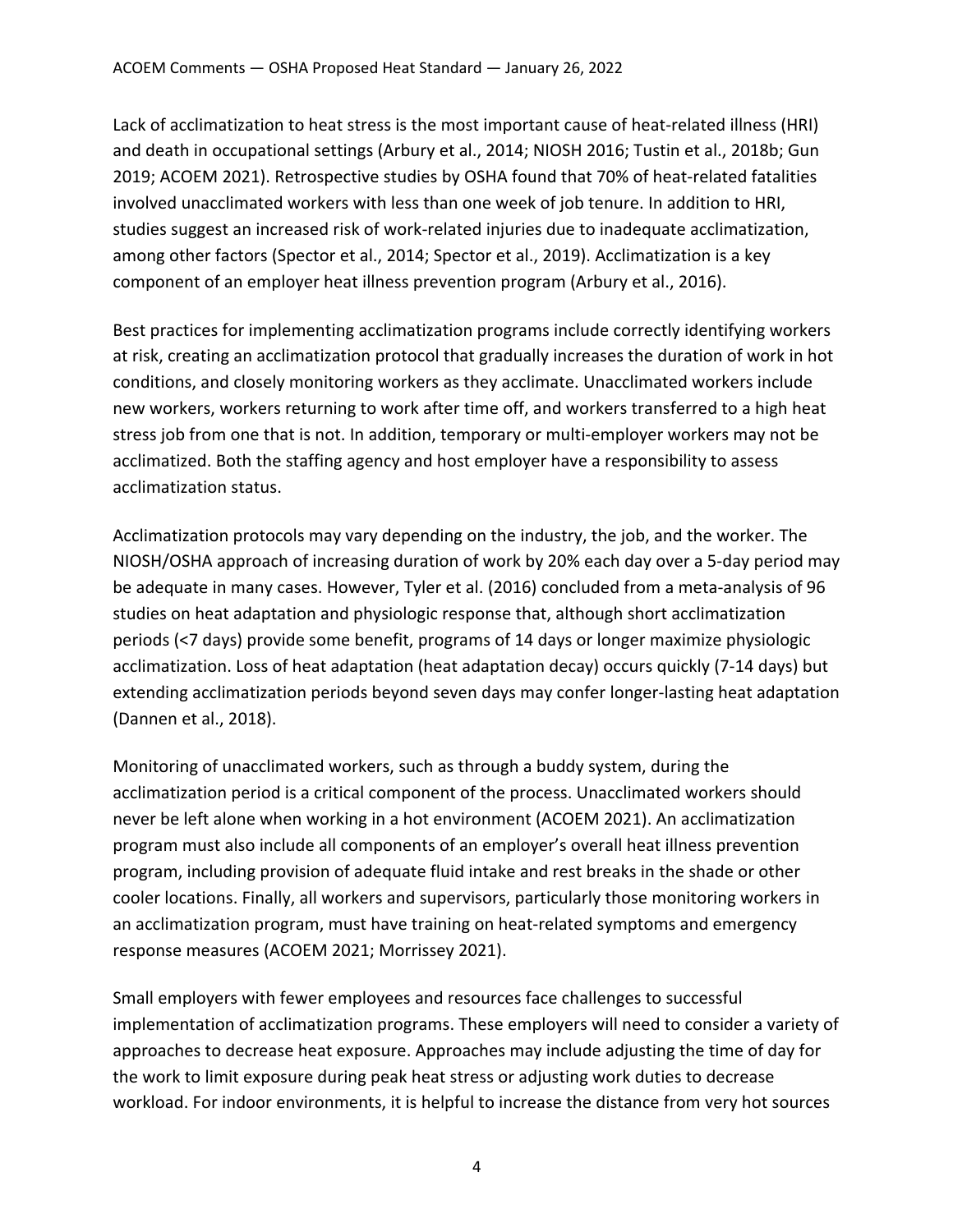(e.g., industrial furnaces, molten materials, etc.) while addressing challenges of accomplishing the work from safe distances.

### *Engineering and Administrative Controls*

Employers identify appropriate engineering and administrative controls through heat hazard assessments and use the hierarchy of controls to limit or, ideally, eliminate heat hazards. Many engineering controls exist for both indoor and outdoor heat hazards, including air-conditioning, ventilation, fans, misting devices, and shaded cooling centers. Mechanical and ergonomic methods to decrease workload, such as manual lifts, should be instituted where appropriate (ACOEM 2021; Morrissey 2021).

Administrative controls include hydration/fluid replacement, planning work during cooler parts of the shift, buddy systems, and work-rest cycles, among others. Abundant research substantiates the importance of adequate hydration (pre-shift, during shift, and post-shift) in preventing HRI. Workers must have ready access to water and electrolyte-containing liquids and to restrooms. Employers should educate workers and supervisors on signs and symptoms of hypohydration and dehydration and appropriate frequency and types of liquids to consume when working in hot environment. Employers can implement low-cost strategies to assess hydration status, such as urine color and body weight change (ACOEM 2021; Morrisey 2021; NIOSH 2016).

Morrissey et al. (2021) note that body-cooling strategies are effective but underutilized. Bodycooling strategies range from potentially expensive air-conditioning systems and cooling vests to very inexpensive, easy-to-institute methods, such as head and hand cooling, use of cold, wet towels and bandannas, water dousing and icy slush ingestion.

PPE is an important contributing cause of heat stress and may also be a control for heat stress. Heat hazard assessment should include the impact of PPE, and PPE should be selected with a view towards heat dissipation (thin, lightweight, loose, breathable, ventilated). Employers should provide a range of PPE sizes that fit most employees (Morrissey 2021). As a heat stress control in some jobs, PPE may be air-, water-, or ice-cooled (Tustin 2021; NIOSH 2016).

ACOEM strongly recommends that every workplace with potential heat stress hazards designate a competent person who is trained in heat stress causes and controls. The duties of a "heat stress competent person" would include management of the HRI prevention program, environmental heat exposure assessment, training of workers and supervisors, evaluation of HRI metrics, and continuous quality improvement of the HRI prevention program. During the Deepwater Horizon clean-up, two levels of heat stress management leadership were utilized. A heat stress manager (HSM) was responsible for the whole program, while a heat stress advisor (HSA) provided onsite supervision. An HSA was on-site at every discreet location and was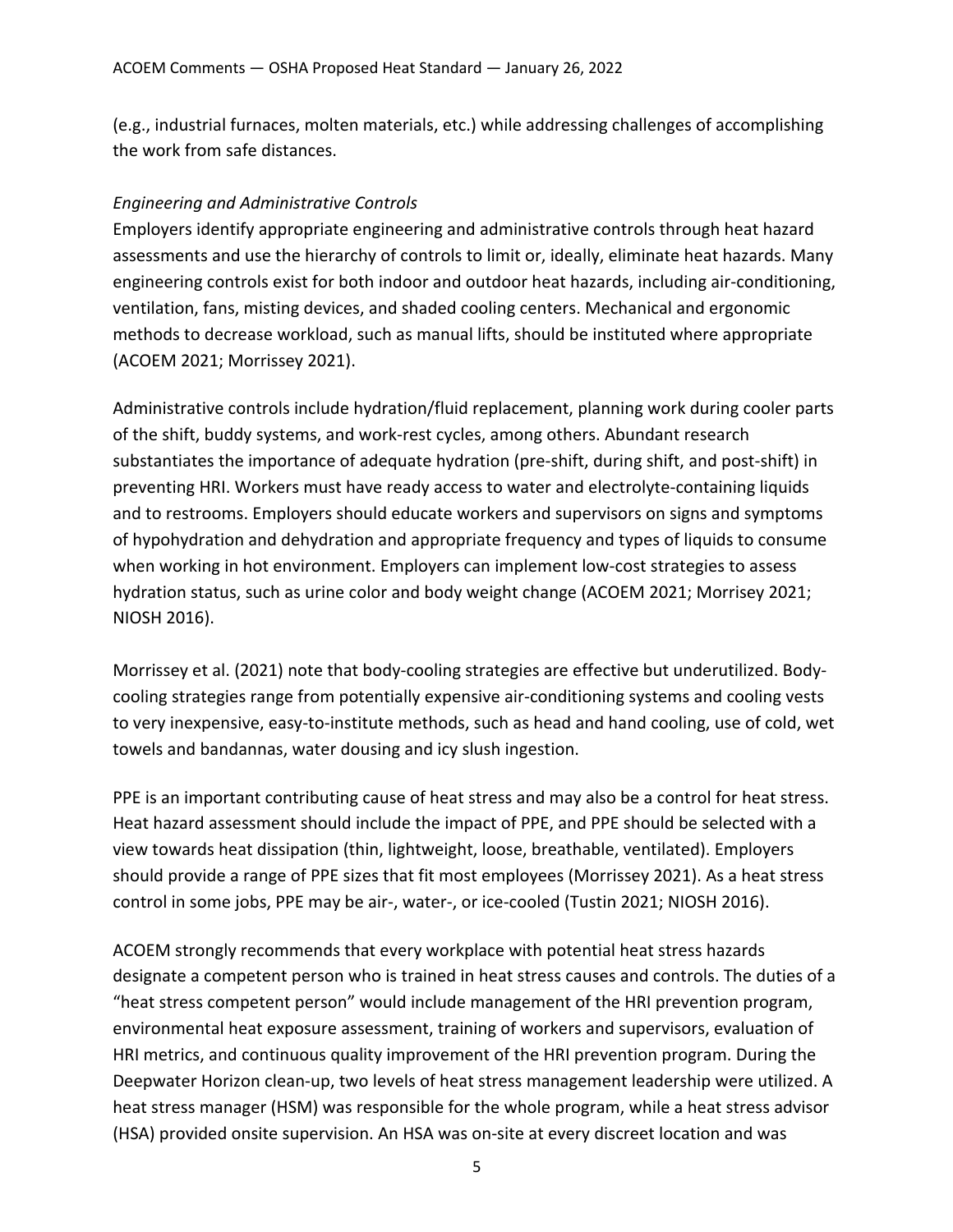authorized to implement and oversee all aspects of the HRI prevention program. Those involved in the Deepwater Horizon health and safety program believe that the HSM/HSA component was a key factor in preventing HRIs.

### *First Aid and Emergency Response*

A first aid and emergency response plan is critical to an employer's heat illness prevention program and will save lives. Heat exhaustion can quickly lead to heat stroke and death. All employees must be trained to recognize the signs and symptoms of HRI, respond quickly with first aid measures, and rapidly refer ill workers for medical evaluation and treatment (Tustin 2021). In heat-related emergencies, the response "in the first 5-10 minutes will likely dictate outcome" (Morrisey 2021).

Best practice components of a first aid and emergency response plan include:

- Site-specific coordination with local hospitals, emergency departments and emergency response services.
- Employees should be trained on how to activate emergency response and how to provide clear directions to the worksite.
- Employees should be trained on recognition and first aid treatment of HRI.
- A buddy system should be instituted so that coworkers can quickly assess for signs of HRI.
- As noted above, a competent person or heat stress advisor should be onsite and regularly assessing workers for HRI.
- First aid supplies and equipment should be easily accessible.
- First aid response includes immediate removal from heat exposure to a cool area (shade, fans, air-conditioning), assessment for medical referral, body cooling, provision of fluids (water, hydration drinks), and constant monitoring by an employee trained to recognize signs of heat exhaustion, dehydration and heat stroke and know when to call for emergency response services.
- Body cooling methods will depend on the worksite. Methods may include ice packs, cold water baths (i.e., using a garden hose), and fans.
- Workers who display mental status changes (confusion, lack of alertness, disorientation) may be suffering heat stroke. Heat stroke is a medical emergency, and 911 should be called immediately. These workers require immediate first aid, including aggressive body cooling. A responsible person should stay with the worker until help arrives.
- Workers who have symptoms of heat exhaustion and are not improving with onsite first aid treatment should be referred for medical evaluation.
- Training of all employees on first aid and emergency response procedures should occur for all new hires and at least annually. Periodic training should also occur when increases in heat exposure are anticipated.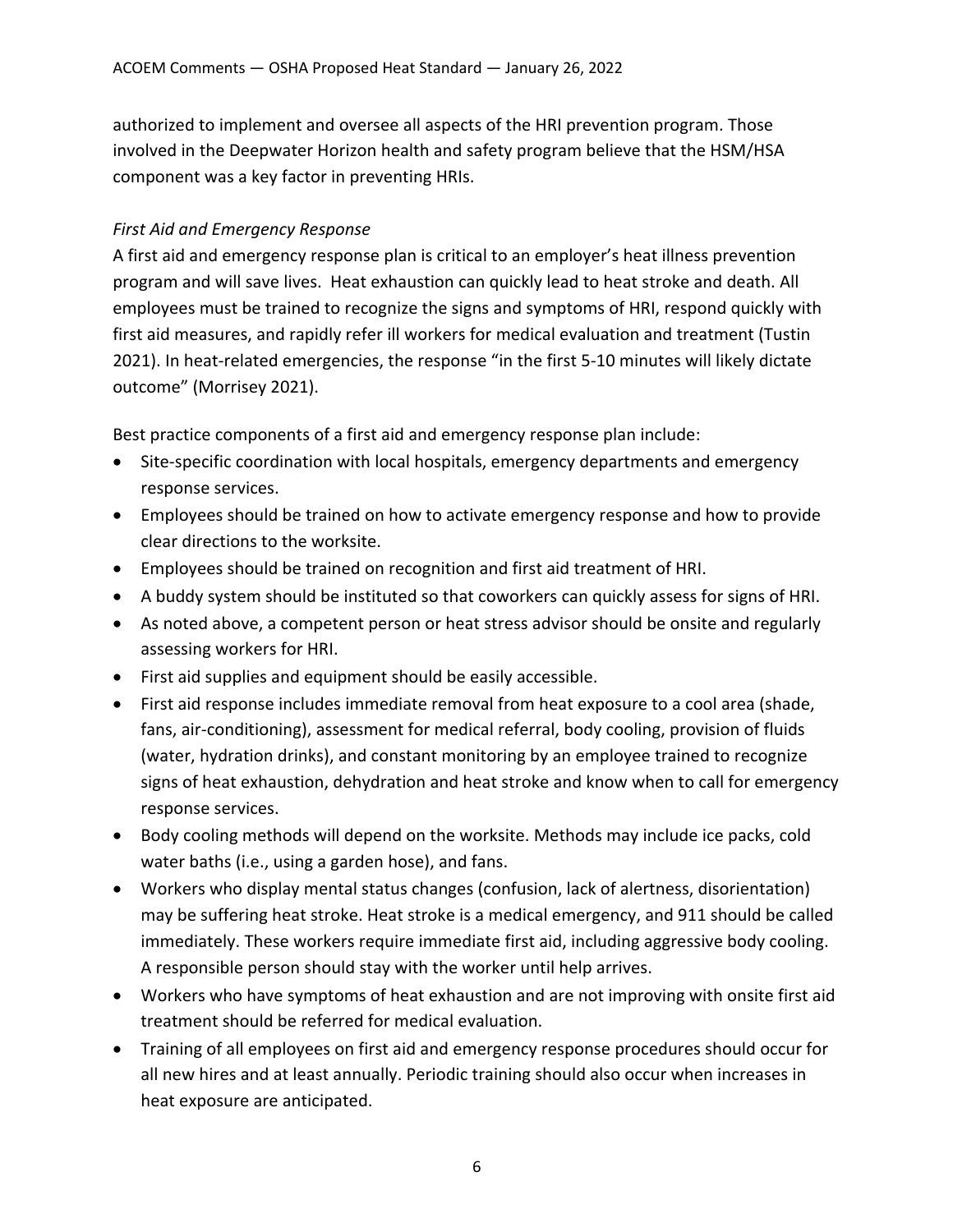• Training should also include heat emergency drills at least annually, and after-drill evaluations should be conducted. A Plan-Do-Study-Act (PDSA) approach will aid employers in improving their emergency response plan.

# *Worker and Supervisor Training*

As OSHA has noted in the ANPRM and in several studies, worker training is frequently missing from heat illness prevention programs (Arbury et. al., 2016; Tustin et. al., 2018b). Heat illness prevention training for supervisors and employees will save lives, particularly in new, unacclimated workers, young workers, temp workers, and others. Few studies have evaluated the effectiveness of HRI training in worker populations. McCarthy et al. (2019) reported a decrease in HRI after instituting a heat stress training program, along with other workplace controls, for municipal workers. An intervention study of Egyptian construction workers reported an improvement in workers' understanding of HRI and behaviors, such as hydration and body cooling (El-Shafei et al., 2018). A consensus paper on heat safety in the workplace described the importance of worker education, particularly in successful acclimatization, hydration, body cooling, first aid and emergency response (Morrisey et al., 2021).

Best practices for worker and supervisor heat safety training encompasses the following (ACOEM 2021; Morrisey 2021):

- Initial comprehensive training for new and returning workers, including temporary workers and contractors, should include HRI signs and symptoms, prevention of HRI, and first aid and emergency response.
- Frequent periodic training, particularly when there is a new rise in ambient temperature.
- Training must be in a language and manner the individual understands.
- Hydration training should include symptoms of dehydration and underhydration, optimal hydration (need for both water and electrolytes), and importance of hydration before starting work. Hydration training should also consider individual and cultural factors, along with workplace settings. Ease of restroom access is an important consideration in ensuring that workers stay hydrated (Venugopal et al., 2016).
- Training on signs and symptoms of HRI is important not only so that workers can identify early HRI in themselves, but probably more importantly so that co-workers and supervisors can identify HRI in others and act quickly to provide first aid and emergency response.
- Training should emphasize the importance of identifying symptoms in all workers, but special attention should be paid to unacclimated workers.
- Training should emphasize early signs of heat stroke, such as confusion and slurred speech.
- Training should include personal risk factors for HRI, such as chronic diseases, drug use, obesity, and previous HRI.
- Training should include basic information on the role of metabolic heat in HRI.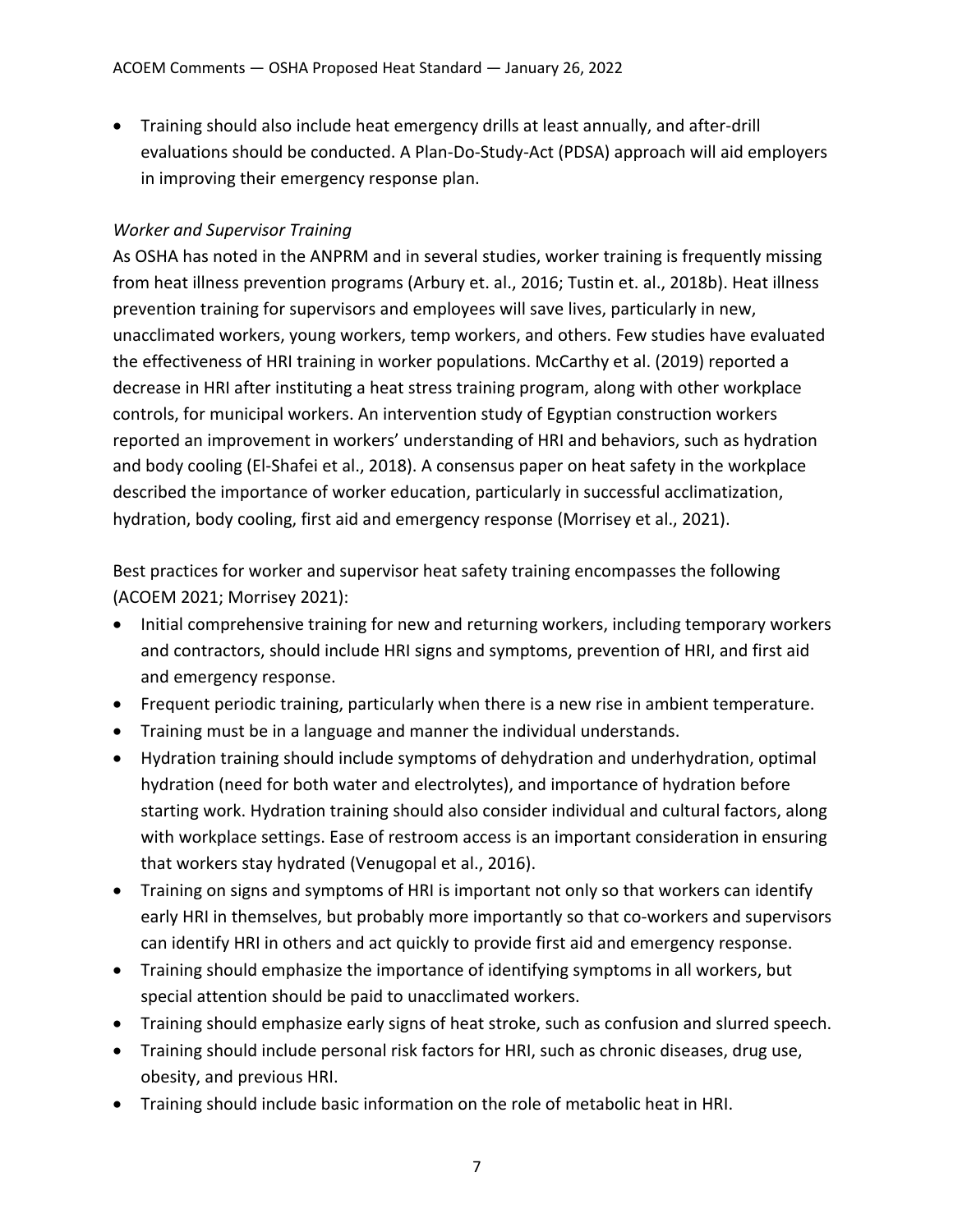• First aid and emergency response training should include rehearsals and be repeated frequently.

Appendix A includes several recommendations regarding heat stress awareness training of workers and supervisors.

### *Medical Monitoring/Surveillance*

Both NIOSH and ACOEM recommend that employers include medical monitoring/surveillance in their heat illness prevention program (ACOEM 2021; NIOSH 2016). The primary purpose of medical surveillance is to identify workers at increased risk of HRI and for which work restriction may be considered. Medical surveillance programs not only protect workers vulnerable to heat stress but also protect other workers who may be at risk when a coworker is impaired. Physicians or other licensed health care providers (PLHCP) performing medical surveillance exams can also take the opportunity to educate workers about HRI risk factors, such as medical conditions and medication, and steps workers can take to protect themselves (McCarthy 2019; ACOEM 2021).

Over the last several decades, many studies have documented personal risk factors, such as cardiovascular disease, diabetes, previous HRI, skin disorders, and infections, among others, that increase the likelihood of HRIs, including studies from OSHA (Leon and Bouchama, 2015; Westaway et al., 2015; Tustin 2018b).

Best practices for medical monitoring / surveillance programs include the following (NIOSH 2016; McCarthy 2019; ACOEM 2021):

- Medical surveillance may be offered to workers prior to work in hot environments.
- A PLHCP knowledgeable about occupational HRI may provide guidance to employers developing HRI prevention programs, and specifically the medical surveillance program, and may oversee the medical surveillance program. This may include review of OSHA logs, medical records, and other data on HRIs.
- The employer should provide the PLHCP with a job description for workers in the medical surveillance program. The job description should include a description of physical demands, anticipated heat exposure levels, and required PPE.
- Frequency of medical surveillance The medical surveillance program may include preplacement, annual, and return-to-work medical evaluations to determine fitness to work in heat and hot environments.
- Screening questionnaires Consider the use of screening questionnaires (similar to how the respiratory questionnaire is used in the Respiratory Protection Standard) to clear workers by the responsible PLHCP prior to working in a hot environment, periodically (i.e., annually), and upon return to work in a hot environment. The questionnaire includes questions on medical and occupational history, medications, and other personal risk factors.
- Vital signs (weight, blood pressure, pulse, and temperature) should be obtained when an examination is indicated.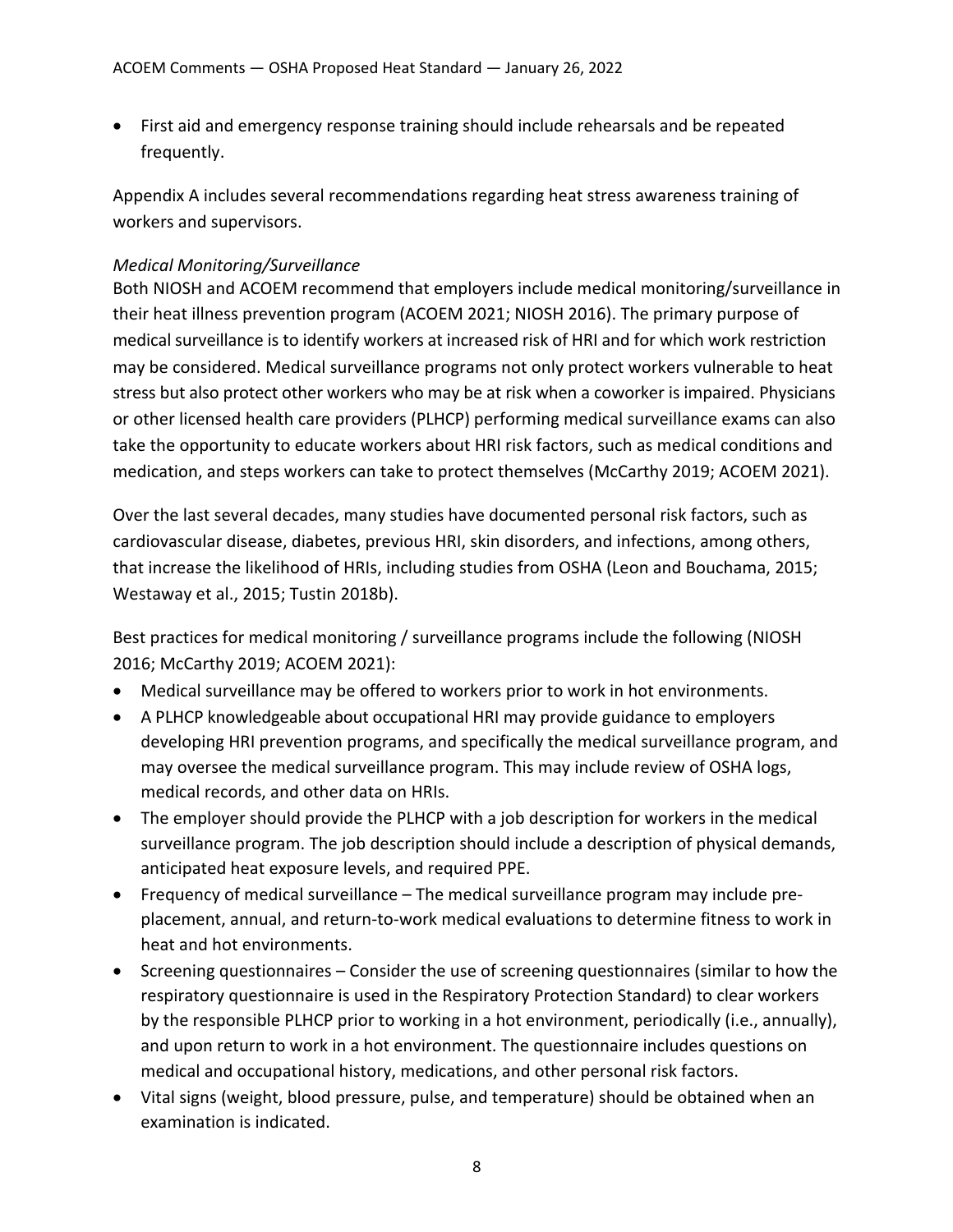- The PLHCP may decide that a physical exam or other tests are needed before a worker can be cleared. Physical examination components should emphasize the cardiac, respiratory, skin, endocrine, neurologic, and peripheral vascular systems.
- Risk stratified measurements of kidney function, such as serum creatinine and glomerular filtration rate (GFR), of heat-exposed workers may be helpful to identify early signs of kidney damage when intervention could prevent or reverse progression (Sorensen et al., 2020).
- The PLHCP should provide the employer with a written medical opinion noting any work limitations.
- The PLHCP should provide the employee with both a verbal and written medical report advising the worker of the PLHCP's recommendations and answering the worker's questions.

Approaches to medical surveillance may vary depending on work physical demands, required PPE use, the level and duration of heat exposure, and the resources available to the employer. Employers should consult occupational health professionals with knowledge of occupational HRI and prevention in developing the medical surveillance program and components.

See Appendices: Appendix B provides an example of a screening questionnaire;

# *Medical Removal*

Clinicians consider many personal and workplace factors in assessing a worker's fitness to work in heat hazard conditions. Age, cardiovascular and respiratory diseases, diabetes, hypertension, chronic kidney disease (CKD), obesity, previous HRI, medications, and socioeconomic factors (lack of air conditioning or fans, transportation issues) are personal risk factors to be considered. Any one condition may not be enough to place restrictions, but the combination of multiple factors may place a worker at much greater risk of HRI.

CKD is one condition that, in and of itself, requires close scrutiny. CKD affects 8% to 16% of the population worldwide and is the 16th leading cause of years of life lost worldwide. Workers with early CKD who regularly work in hot environments are at risk of more rapid CKD progression due to repeated dehydration and acute kidney injury (AKI). Those with CKD need more time to acclimatize and need to be more closely monitored. Medical removal should be considered for workers with moderate to severe CKD as they are at increased risk for HRI and AKI (Chen et al., 2019). The PLHCP should inform the worker of these risks and consult with the worker's primary care physician or nephrologist. Additional confounding chronic conditions like diabetes and heart disease should make early removal a strong consideration.

In summary, many U.S. workers are at risk of HRI. An OSHA Heat Injury and Illness Prevention Standard is necessary to prevent occupational HRI and promote the well-being of U.S. workers. ACOEM stands ready to assist OSHA in achieving this goal.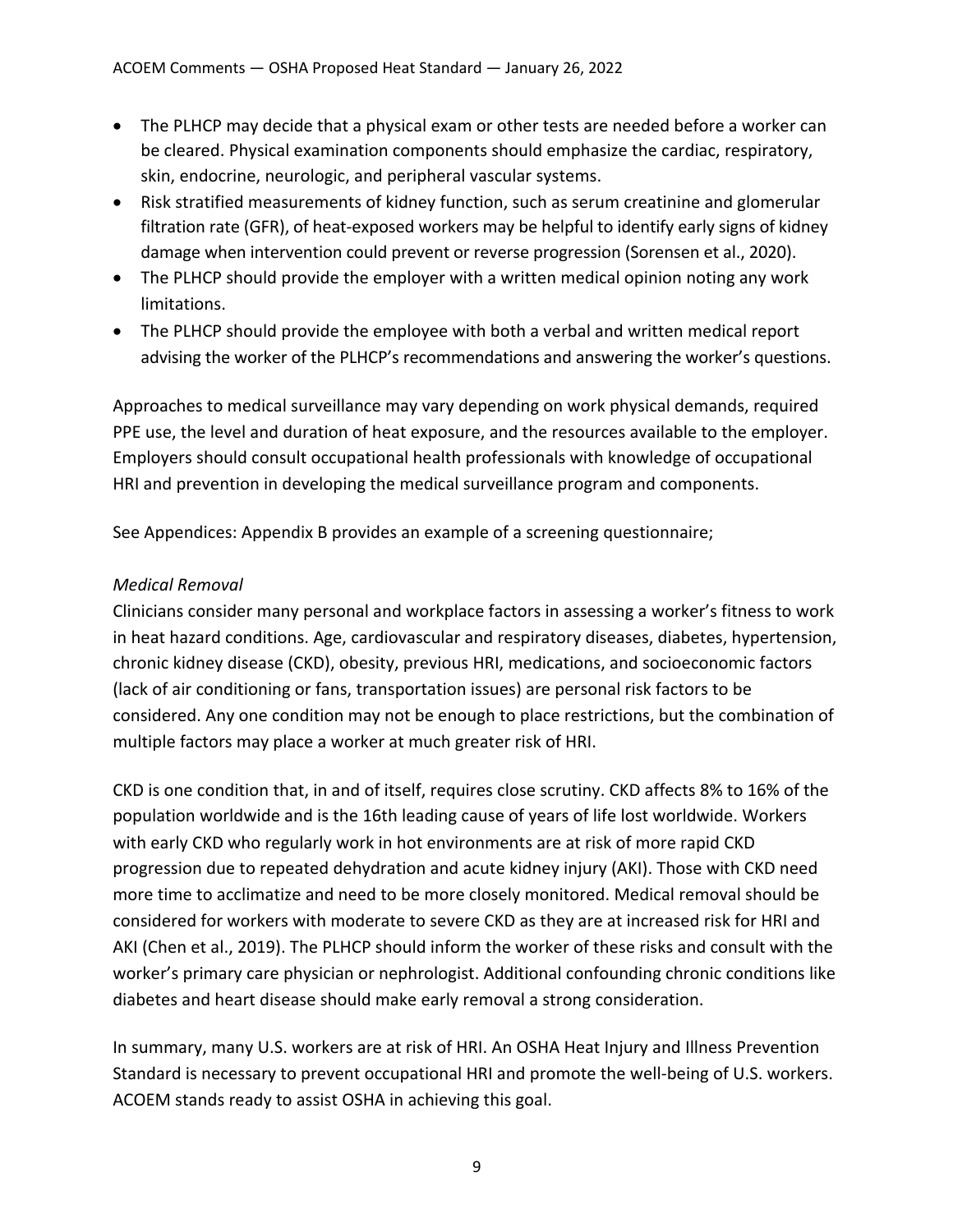Sincerely,

About Mi Bonger 10

Robert M. Bourgeois, MD, MPH, FACOEM ACOEM President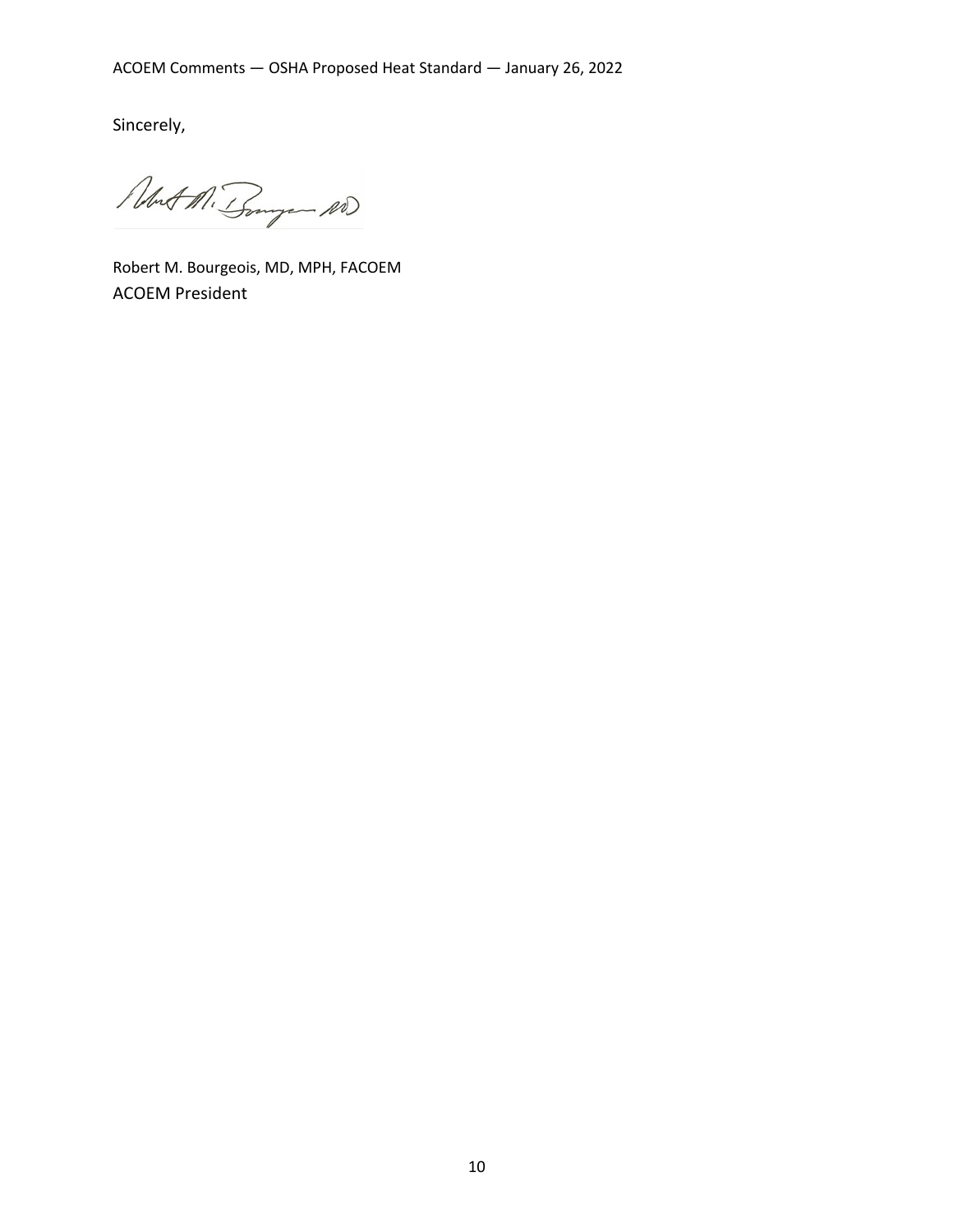# **References**

[ACGIH, 2022] Heat Stress and Strain. Threshold Limit Values and Biological Exposure Indices for Chemical Substances and Physical Agents. Cincinnati, OH: American Conference of Governmental Industrial Hygienists.

[ACOEM, 2021] Tustin AW, Sayeed Y, Berenji M, et al. ACOEM Guidance Statement: Prevention of occupational heat-related illnesses. J Occup Environ Med. 2021;63(10):e737-e744.

Arbury S, Jacklitsch B, Farquah O, et al. Heat illness and death among workers – United States, 2012-2013. MMWR Morb Mortal Wkly Rep. 2014;63:661-665. https://www.ncbi.nlm.nih.gov/pmc/articles/ PMC4584656

Arbury S, Lindsley M, Hodgson M. A critical review of OSHA heat enforcement cases. J Occup Environ Med. 2016;58:359-363.

Bedno SA, Urban N, Boivin MR, Cowan DN. Fitness, obesity and risk of heat illness among army trainees. Occup Med (Lond). 2014 Sep;64(6):461-7.

Bernard TE, Iheanacho I. Heat index and adjusted temperature as surrogates for wet bulb globe temperature to screen for occupational heat stress. J Occup Environ Hyg. 2015;12:323-333.

Bodin T, Garcia-Trabanino R, Weiss I, et al. Intervention to reduce heat stress and improve efficiency among sugarcane workers in El Salvador: Phase 1. Occup Environ Med. 2016;73:409– 416. doi:10.1136/oemed-2016-103555.

Butler-Dawson J, Krisher L, Dally M, et. al. Sugarcane workweek study: risk factors for daily changes in creatinine. Kidney Int Rep. 2021;6:2404-2414. https://doi.org/10.1016/j.ekir.2021.06.003.

Chen TK, Knicely DH, Grams ME. Chronic kidney disease diagnosis and management. JAMA. 2019;322(13):1294. https://doi.org/10.1001/jama.2019.14745

Correa-Rotter R, Wesseling C, Johnson RJ. CKD of unknown origin in Central America: the case for a Mesoamerican nephropathy. Am J Kidney Dis. 2014; 63(3):506-520.

Dannen HA, Racinais S, Periard JD. Heat acclimation decay and re-induction: a systematic review and meta-analysis. Sports Med. 2018;48:409-430. https://link.springer.com/article/10.1007%2Fs40279-017-0808-x

El-Shafei DA, Bolbol SA, Awad Allah MB, Abdelsalam AE. Exertional heat illness: knowledge and behavior among construction workers. Environ Sci Pollut Research. 2018;25(32):32269–32276. https://doi.org/10.1007/s11356-018-3211-8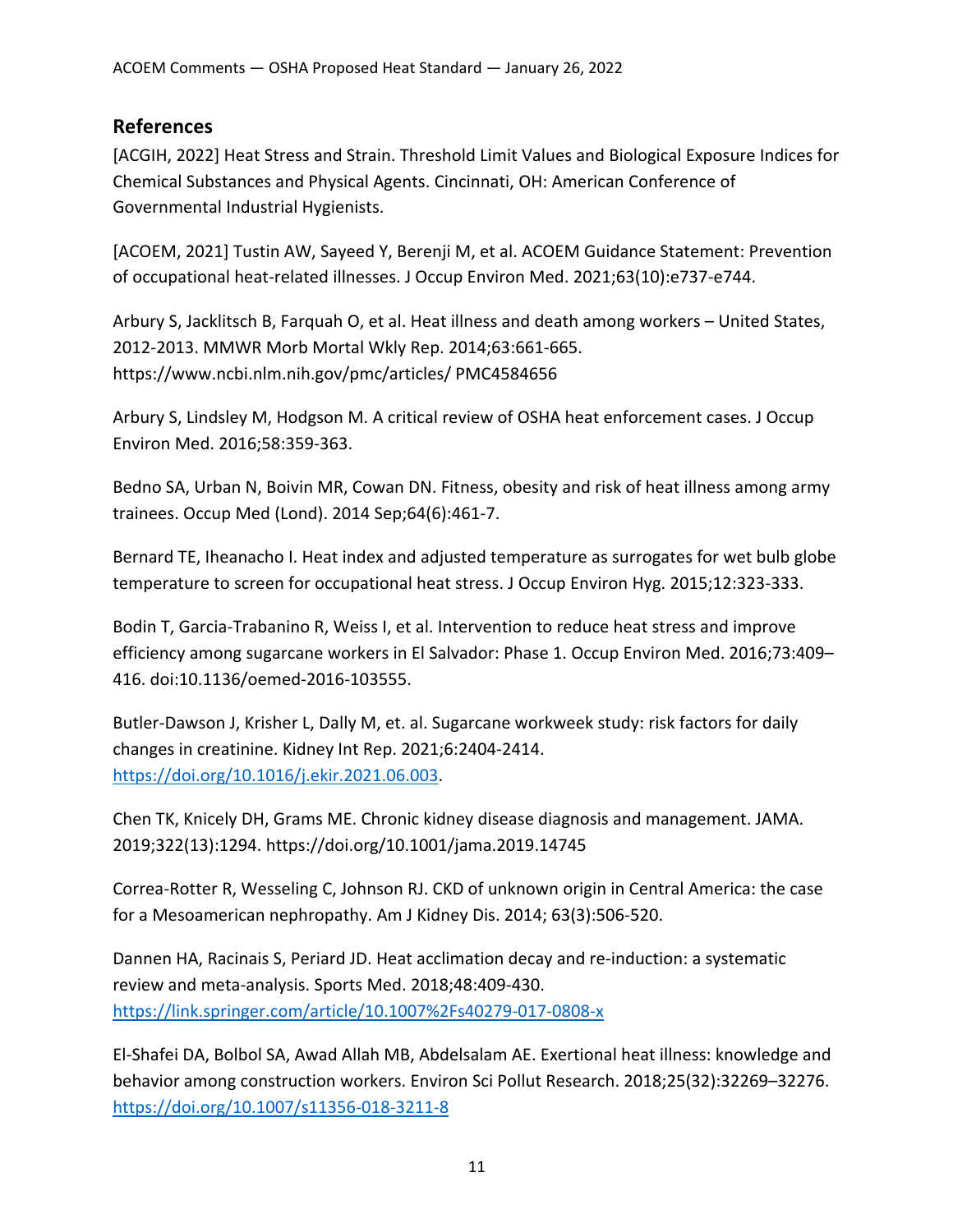Fortune MK, Mustard CA, Etches JJC, Chambers AG. Work-attributed illness arising from excess heat exposure in Ontario, 2004-2010. Can J Public Health 2013;104(5):e420-e426.

Fouillet A, Rey G, Laurent F, et al. Excess mortality related to the August 2003 heat wave in France. Int Arch Occup Environ Health. 2006;80(1):16-24. https://doi.org/10.1007/s00420-006- 0089-4.

Garzón-Villalba XP, Mbah A, Wu Y et. al. Exertional heat illness and acute injury related to ambient wet bulb globe temperature. Am J Ind Med, 2016; 59:1169-1176.

Garzón-Villalba XP, Wu Y, Ashley CD, Bernard TE. Ability to Discriminate Between Sustainable and Unsustainable Heat Stress Exposures-Part 1: WBGT Exposure Limits. Ann Work Expo Health, 2017; 61(6):611-620.

Gun R. Deaths in Australia from work-related heat stress, 2000-2015. Int J Environ Res Public Health. 2019;16, 3601; doi:10.3390/ijerph16193601.

Kenny GP, Yardley J, Brown C, Sigal RJ, Jay O. Heat stress in older individuals and patients with common chronic diseases. CMAJ. 2010. Jul 13;182(10):1053-60.

[ISO, 2017] ISO7243: Ergonomics of the thermal environment — Assessment of heat stress using the WBGT (wet bulb globe temperature) index. Geneva: International Standards Organization.

Leon LR, Bouchama A. Heat stroke. Compr Physiol. 2015 Apr;5(2):611-47.

Marzuk PM. Ambient temperature and mortality from unintentional cocaine overdose. JAMA, 1998;279(22):1795. https://doi.org/10.1001/jama.279.22.1795

McCarthy RB, Shofer FS, Green-McKenzie J. Outcomes of a heat stress awareness program on heat-related illness in municipal outdoor workers. J Occup Environ Med. 2019;81(9):724-728.

Mix J, Elon L, Vi Thien Mac V, et. al. Hydration status, kidney function, and kidney injury in Florida agricultural workers. J Occup Environ Med. 2018; 60:e253-e260.

Morrissey MC, Casa DJ, Brewer GJ, et al. Heat safety in the workplace: Modified Delphi consensus to establish strategies and resources to protect the US workers. GeoHealth. 2021;5, e2021GH000443. https://doi.org/10.1029/2021GH000443

National Institute for Occupational Safety and Health. Criteria for a recommended standard: occupational exposure to heat and hot environments. Cincinnati, OH: US Department of Health and Human Services; 2016. DHHS (NIOSH) Publication 2016-106. https://www.cdc.gov/niosh/docs/2016– 106/default.html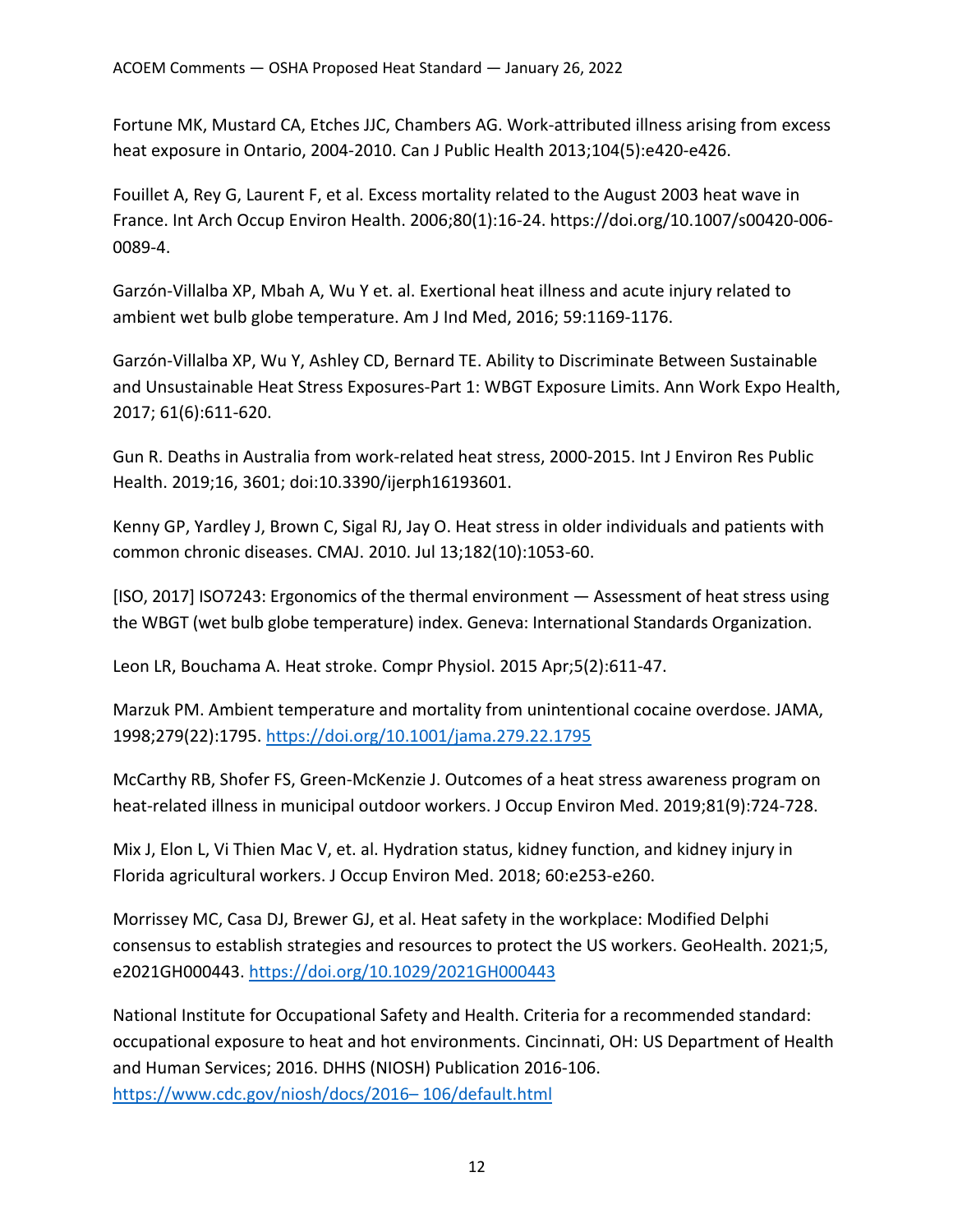Remigio RV, Jiang C, Raimann J, et al. Association of extreme heat events with hospital admission or mortality among patients with end-stage renal disease. JAMA Network Open, 2019;2(8). https://doi.org/10.1001/jamanetworkopen.2019.8904

Rönnemaa T, Koivisto VA. Combined effect of exercise and ambient temperature on insulin absorption and postprandial glycemia in type I patients. Diabetes Care, 1988;11(10), 769-773. https://doi.org/10.2337/diacare.11.10.769

Spector JT, Krenz J, Rauser E, Bonauto DK. Heat-related illness in Washington State Agriculture and Forestry sectors. Am J Ind Med. 2014; 57(8):881-895. doi:10.1002/ajim.22357.

Spector JT, Masuda YJ, Wolff NH, Calkins M, Seixas N. Heat exposure and occupational injuries: Review of the literature and implications. Curr Environ Health Rep. 2019;6(4):286-296. doi:10.1007/s40572-019-00250-8.

Shi DS, Weaver VM, Hodgson MJ, Tustin AW. Hospitalized heat-related acute kidney injury in indoor and outdoor workers in the USA. Occup Environ Med, 2021;0:1-8. doi:10.1136/oemed-2021-107933.

Sorensen C, Krisher L, Butler-Dawson J, et al. Workplace screening identifies clinically significant and potentially reversible kidney injury in heat-exposed sugarcane workers. Int J Environ Res Public Health. 2020;17:8552. doi:10.3390/ijerph17228552.

Tustin AW, Lamson GE, Jacklitsch BL, et al. Evaluation of occupational exposure limits for heat stress in outdoor workers – United States, 2011-2016. Morbidity and Mortality Weekly Review (MMWR), 2018a; 67(26):733-737.

Tustin AW, Cannon DL, Arbury SB, Thomas RJ, Hodgson MJ. Risk factors for heat-related illness in U.S. workers: an OSHA case series. J Occup Environ Med. 2018b; 60:e383–e389.

Tyler CJ, Reeve T, Hodges GJ, Cheung SS. The effects of heat adaptation on physiology, perception, and exercise performance in the heat: a meta-analysis. Sports Med. 2016;46:1699- 1724.

Venugopal V, Rekha S, Manikandan K, et al. Heat stress and inadequate sanitary facilities at workplaces – an occupational health concern for women? Global Health Action. 2016;9(1):31945. https://doi.org/10.3402/gha.v9.31945

Westaway K, Frank O, Husband A, et al. Medicines can affect thermoregulation and accentuate the risk of dehydration and heat-related illness during hot weather. J Clin Pharm Ther. 2015;40(4):363-7.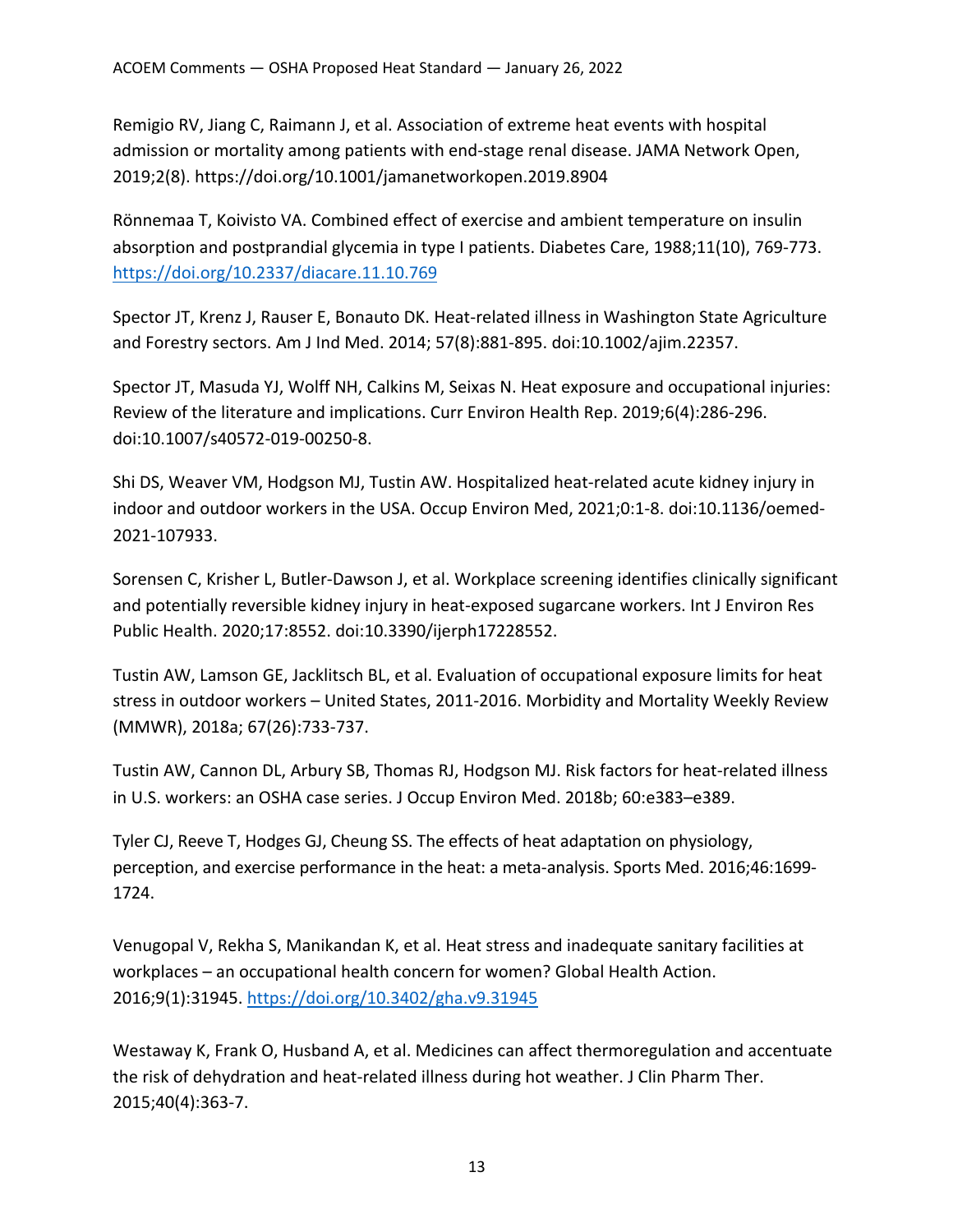# **APPENDICES**

### **Appendix A – Heat stress awareness training "pearls"**

- Begin heat stress awareness campaigns early in the project during the cooler weeks/months.
- Engage early adapters as heat stress champions to inspire and influence the late majority and laggards.
- Leverage experience and storytelling to drive heat awareness messages.
- Employ spaced or drip feed learning--toolbox talks are useful as a constant refresher and reminder to heat stress.
- Recognize, understand, and leverage differences in learning styles: visual, auditory, reading and writing, and kinesthetic.
- Workers and supervisors should be trained on how to activate emergency response (call 911 or appropriate on-site emergency response number).
- Speed of onsite response to HRI is crucial both in activating emergency response and providing immediate onsite cooling.
- Utilize near misses, first aid case reporting, etc. as a learning opportunity to further drive heat awareness.
- Provide urine color charts and as lanyard accessories to assist in monitoring for signs and symptoms of dehydration.
- Ensure managers and supervisors have an understanding of work site blind/risk zones- less frequently visited areas on the work site or areas that are a long distance away from the nearest rest station/area.
- Rest stations should be placed close to the work area.
- Provide directional signage and posters to cool rest areas/stations.
- Strategically place rest areas around work sites and ensure they are easily accessible by foot and/or vehicle traffic.
- Employ frequent musters to account for all workers.
- Workers and supervisors should be trained on treatment of HRI including supplies and equipment requirement.
	- o Encourage light weight, light-colored and loose-fitting clothing.
	- $\circ$  If employing cooling vests, be mindful that some may be heavy, bulky and limit ease of mobility.
	- o Ensure adequate water availability (personal canteens, coolers, etc.) and encourage adequate water intake.
- Recognize and understand business expectations and constraints, such as ambitious schedules, budgets, and contractual agreements, may conflict with heat stress awareness and mitigation plans.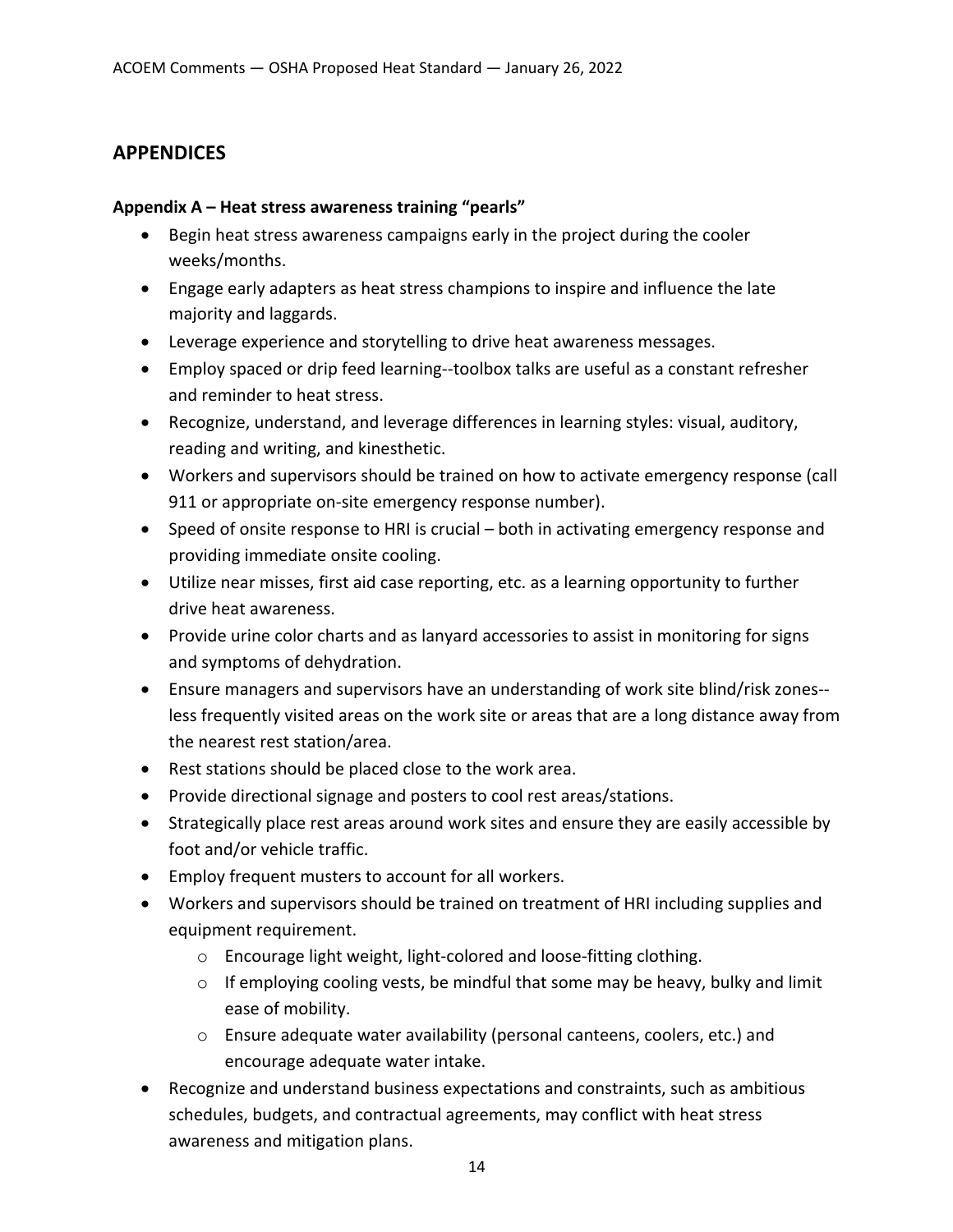- Encourage audits and site walks by managers:
	- o Helps to ensure visibility and heat awareness with emphases on shade, water, rest, emergency response, etc.
	- o Helps to mitigate the risk of *ivory tower* and communication gaps between management and front-line workers.
- Meals:
	- $\circ$  Stress the importance of a healthy breakfast, particularly during fasting periods.
	- o Encourage small meals as opposed to large food intake.
	- o Recognize and understand increased risk of HRI during periods of fasting.
- Recognize common cognitive biases and their associated risk. Some examples:
	- o Overconfidence bias: can be an issue if work force is driven to place themselves or others at risk.
	- o Status quo basis: can be an issue during a lull.
	- o Confirmation bias: can be an issue when evaluating an individual for heat stress (e.g., Given the individual is alert and oriented and only has no or few complaints, etc. then erroneously allowing this person to RTW.)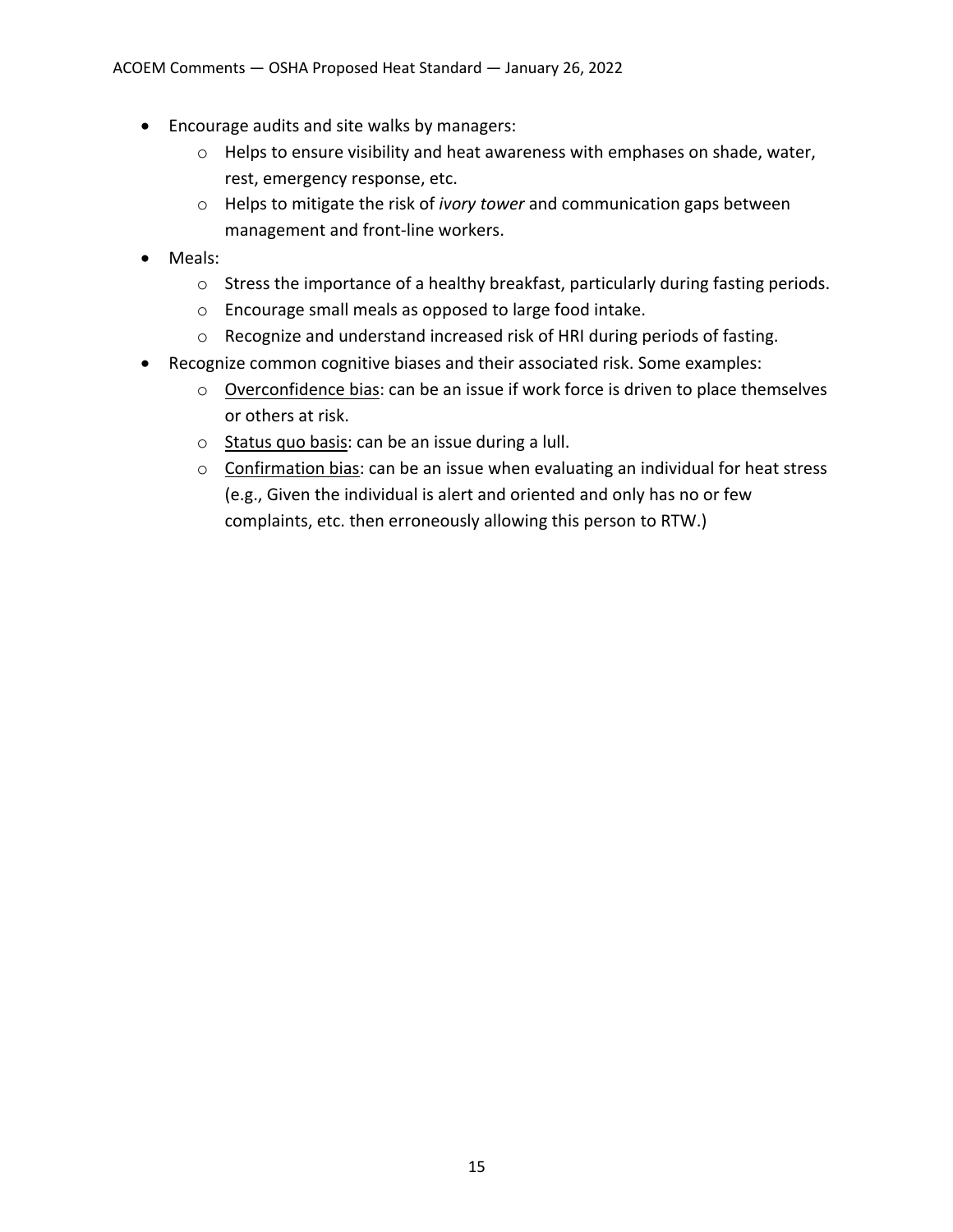### **Appendix B – Examples of Screening Questionnaires**

# **Heat Stress Questionnaire**

| Name: (first, last) j                          |                                                                                               | _Employer:_ |                                                                                                         |                 |
|------------------------------------------------|-----------------------------------------------------------------------------------------------|-------------|---------------------------------------------------------------------------------------------------------|-----------------|
|                                                |                                                                                               |             | DOB: __________________Age: _________ Height: ________ Weight: ________ BMI: ________                   |                 |
|                                                |                                                                                               |             | Are you taking any of these medication or substances ? Some medications may increase or block sweating. |                 |
| <b>Heart Medications</b>                       | Yes No                                                                                        |             | Sleeping / Insomnia                                                                                     | $Yes$ No $\_\_$ |
| <b>Blood Pressure (diuretics)</b>              | $Yes$ No_____                                                                                 |             | Depression/Mood (lithium)                                                                               | $Yes$ No____    |
| Asthma/COPD                                    | Yes No                                                                                        |             | Anticholinergic (bladder/dizziness) Yes No                                                              |                 |
| Allergy (Benadryl)                             | $Yes$ No____                                                                                  |             | Nicotine products                                                                                       | $Yes$ No____    |
| Alcohol                                        | Yes No                                                                                        |             | Cocaine, amphetamines                                                                                   | $Yes$ No____    |
|                                                | Please list medication names including over the counter medications or drug use.              |             |                                                                                                         |                 |
| Kidney disease                                 | Do you have any of these conditions that may increase risk of heat related illness?<br>Yes No |             | Previous Heat-related illness?                                                                          | Yes No          |
|                                                |                                                                                               |             |                                                                                                         |                 |
| Heart disease                                  | $Yes$ No $\_\_$                                                                               |             | Are you trying to lose weight?                                                                          | Yes No          |
| High blood pressure                            | Yes No                                                                                        |             | Severe burns requiring hospitalization?                                                                 |                 |
| <b>Diabetes</b>                                | $Yes$ No $\_\_$                                                                               |             |                                                                                                         | $Yes$ No $\_\_$ |
| Asthma/COPD                                    | $Yes$ No____                                                                                  |             | Are you pregnant/ planning a pregnancy (females)?                                                       |                 |
| Neurologic disorder                            | Yes_ No__                                                                                     |             |                                                                                                         | $Yes$ No____    |
| Thyroid disorder                               | Yes_ No__                                                                                     |             | Are you exposed to physical / chemical hazards?                                                         |                 |
| Skin disease (extensive)                       | $Yes$ No_____                                                                                 |             |                                                                                                         | Yes No          |
|                                                |                                                                                               |             | Do you have a second job/occupation in a hot environment?                                               | Yes<br>No       |
| If "Yes" to any of the above, please describe: |                                                                                               |             |                                                                                                         |                 |
| Employee signature: _                          |                                                                                               | Date:       |                                                                                                         |                 |

Clinician name and signature: \_\_\_\_\_\_\_\_\_\_\_\_\_\_\_\_\_\_\_\_\_\_\_\_\_\_\_\_\_\_\_\_\_\_\_\_\_ Date: \_\_\_\_\_\_\_\_\_\_\_\_\_

**Instruction to Clinicians: Employees with one or more risk factors** -Discuss with employee why employee at increased risk for heat-related illness, importance of being aware of signs and symptoms of heat stress and when to seek medical attention.

**Employee with uncontrolled health condition on exam or recent heat-related illness**- restrict from work in hot environment until health condition stabilized. Recheck to confirm health condition stabilized before returning employee to work in a hot environment.